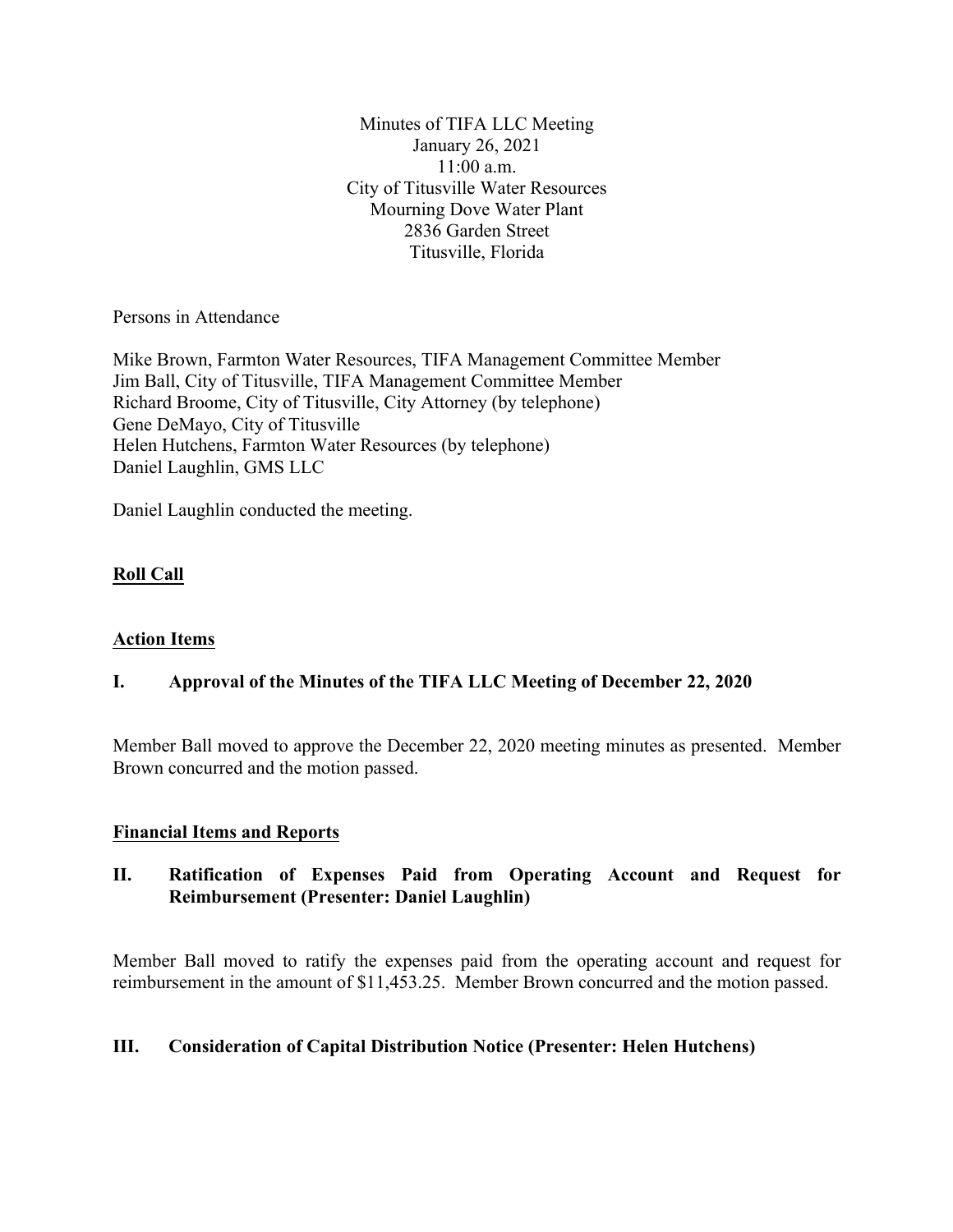Member Ball moved to approve the capital distribution notice in the amount of \$210,000 with \$105,000 going to each partner. Member Brown concurred and the motion passed.

## **Staff Reports/Informational Items**

#### **IV. Discussion of Insurance**

Ms. Hutchens stated, the insurance renewal date is April 1, 2021, I'm in the process of completing the applications for the property and general liability insurance. I provided the general liability application to Sean to share with Cindy at the City for their review. I will have the property information to Sean shortly. Our property values have not changed so the insured values have not changed. The only items that will need to be added to the property insurance is the lawnmower. During our insurance renewal process, we have seen indications from the market that we are looking at double digit percentage increases in property insurance premiums. The general liability policy has historically had a relatively flat or a low percentage increase year to year due to the low risk and lack of any historical claims. As soon as I have information, I will share it. Also, as a matter of form, I have historically submitted the insurance application on behalf of TIFA as an authorized agent. I wanted to request that the members provide me with that authorization to submit the application on your behalf. Once we are ready to bind the policies, we will look to the managers for acceptance of those policies.

Member Ball asked did they give you any reason for the proposed increase?

Ms. Hutchens responded the primary reason we have been seeing is the losses on the property side that have been incurred across the United States and across the world due to the increase in natural disasters. Some insurers are removing certain risk categories from their portfolio. We have historically done well in finding an appropriate carrier to cover the assets as we have described and are doing our best to find the markets that are available to us.

Member Ball moved to authorize Helen Hutchens to submit the insurance application on behalf of the TIFA board. Member Brown concurred and the motion passed.

**Other Business**

**Public Comment**

## **Next Scheduled Meeting**

The next meeting will be held February 25, 2021 at 11:00 a.m.

## **Open Items**